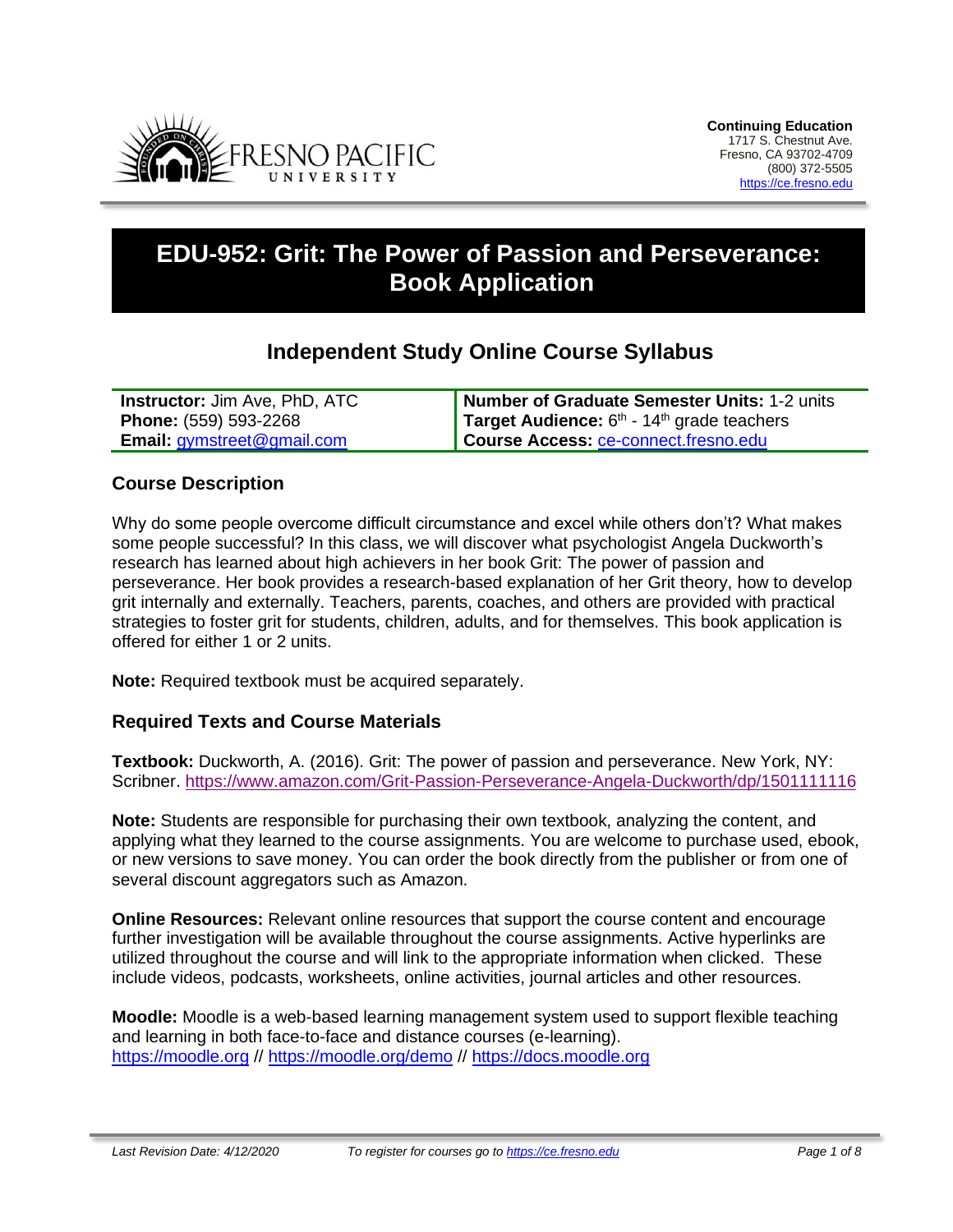## **Course Dates**

Self-paced; students may enroll at any time and take up to one year, from the date of registration, to complete assignments. Students may complete assignments in no less than three weeks for a 3 unit course (one week per unit).

### **National Standards Addressed in This Course**

#### **National Board for Professional Teaching Standards (NBPTS)**

[\(http://www.nbpts.org/standards-five-core-propositions/\)](http://www.nbpts.org/standards-five-core-propositions/)

First published in 1989 and updated in 2016, *[What Teachers Should Know and Be Able to Do](http://www.accomplishedteacher.org/)* articulates the National Board's Five Core Propositions for teaching. The Five Core Propositions comparable to medicine's Hippocratic Oath — set forth the profession's vision for accomplished teaching. Together, the propositions form the basis of all National Board Standards and the foundation for National Board Certification. Course assignments have been designed so students can demonstrate excellence against these professional teaching standards whenever possible.

- Proposition 1: Teachers are committed to students and their learning
- Proposition 2: Teachers know the subject they teach and how to teach those subjects to students
- Proposition 3: Teachers are responsible for managing and monitoring student learning
- Proposition 4: Teachers think systematically about their practice and learn from experience
- Proposition 5: Teachers are members of learning communities

### **Continuing Education Program Student Learning Outcomes**

| CE <sub>1</sub> | Demonstrate proficient written communication by articulating a clear focus,<br>synthesizing arguments, and utilizing standard formats in order to inform and<br>persuade others, and present information applicable to targeted use.                                    |
|-----------------|-------------------------------------------------------------------------------------------------------------------------------------------------------------------------------------------------------------------------------------------------------------------------|
| CE <sub>2</sub> | Demonstrate comprehension of content-specific knowledge and the ability to apply it<br>in theoretical, personal, professional, or societal contexts.                                                                                                                    |
| CE <sub>3</sub> | Reflect on their personal and professional growth and provide evidence of how such<br>reflection is utilized to manage personal and professional improvement.                                                                                                           |
| CE <sub>4</sub> | Apply critical thinking competencies by generating probing questions, recognizing<br>underlying assumptions, interpreting and evaluating relevant information, and<br>applying their understandings to the professional setting.                                        |
| CE <sub>5</sub> | Reflect on values that inspire high standards of professional and ethical behavior as<br>they pursue excellence in applying new learning to their chosen field.                                                                                                         |
| CE <sub>6</sub> | Identify information needed in order to fully understand a topic or task, organize that<br>information, identify the best sources of information for a given enquiry, locate and<br>critically evaluate sources, and accurately and effectively share that information. |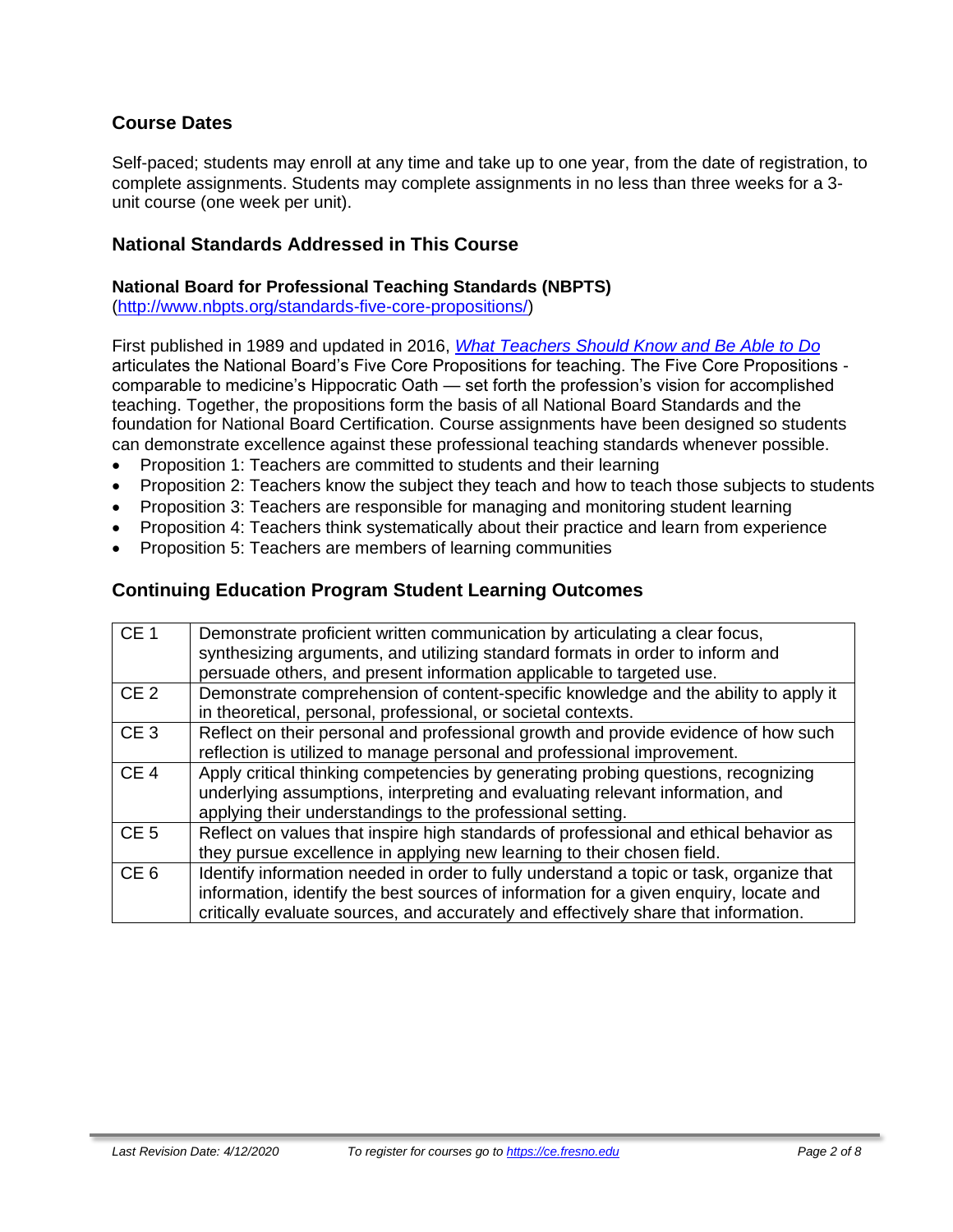## **Student Learning Outcomes (SLOs) for This Course**

|    | <b>Student Learning Outcomes for This Course</b><br>By the end of this course student will be able to: | <b>National Standards</b><br><b>Addressed in This</b><br>Course* | <b>Continuing</b><br><b>Education Program</b><br><b>Student Learning</b><br><b>Outcomes</b><br>Addressed** |
|----|--------------------------------------------------------------------------------------------------------|------------------------------------------------------------------|------------------------------------------------------------------------------------------------------------|
|    | 1. Summarize the Grit theory and determine<br>their own Grit score and characteristics.                | <b>NBPTS 1, 2, 3</b>                                             | <b>CE 1-3</b>                                                                                              |
|    | 2. Evaluate what is their top-level goal that<br>guides their life.                                    | <b>NBPTS 1, 3, 4</b>                                             | CE 3, 5                                                                                                    |
|    | 3. Develop a detailed plan for implementation<br>of the Grit strategies presented in this<br>course.   | NBPTS 3, 4                                                       | CE 3, 4, 5, 6                                                                                              |
|    | 4. Develop a lesson to teach others about the<br>Grit Theory.                                          | <b>NBPTS 4, 5</b>                                                | CE 1, 3, 5, 6                                                                                              |
| 5. | Improve creative and critical thinking skills                                                          | <b>NBPTS4</b>                                                    | CE 3, 4                                                                                                    |

\* Please refer to the section on **National Standards Addressed in This Course**

\*\* Please refer to the section on **Continuing Education Program Student Learning Outcomes**

## **Topics, Assignments, and Activities**

| <b>Module Title</b>                 | <b>Module Assignments and Activities</b><br>For 1 unit, complete modules 1-3.<br>For 2 units, complete all modules. | <b>Points</b><br><b>Possible</b><br>for Each<br><b>Assignment</b> |
|-------------------------------------|---------------------------------------------------------------------------------------------------------------------|-------------------------------------------------------------------|
| <b>Welcome Module</b>               | Introduction video<br>$\bullet$                                                                                     |                                                                   |
|                                     | <b>Course Syllabus</b>                                                                                              |                                                                   |
|                                     | Introduce Yourself Forum<br>$\bullet$                                                                               |                                                                   |
|                                     | <b>Moodle Online Tutorial</b>                                                                                       |                                                                   |
| Module $1 -$                        | Read Preface and Chapters 1-5<br>٠                                                                                  |                                                                   |
| What is Grit and                    | Watch Angela Duckworth's TED Talk.                                                                                  |                                                                   |
| Why Does it Matter?                 | Watch Grit: Traits that Matter for Schools, Work, and<br>$\bullet$                                                  |                                                                   |
|                                     | Life.<br>1.1 Assignment: Take the Grit Scale and Reflect on<br>Your Score.                                          | 22 pts                                                            |
|                                     | 1.2 Forum: Share Your Grit Score and Reflections                                                                    | 10 pts                                                            |
|                                     | 1.3 Assignment: High Achievement: It's Not About<br>Talent but Effort.                                              | 20 pts                                                            |
|                                     | 1.4 Assignment: Complete Grit Playbook.<br>$\bullet$                                                                | 50 pts                                                            |
|                                     | 1.5 Forum: Discovering Your Top-Level Goal<br>٠                                                                     | 10 pts                                                            |
| Module $2 -$                        | Read Chapters 6-9<br>$\bullet$                                                                                      |                                                                   |
| Growing Grit from<br>the Inside Out | 2.1 Assignment: What are your Interests, Purpose(s),<br>and Hope? (Chs. 6, 8-9)                                     | 50 pts                                                            |
|                                     | 2.2 Assignment: Develop Your Deliberate Practice<br>$\bullet$<br>Schedule (ch. 7)                                   | 50 pts                                                            |
|                                     | 2.3 Forum: Share Your Interests, Purpose(s), Practice<br>Schedule, and Hope Reflections                             | 15 pts                                                            |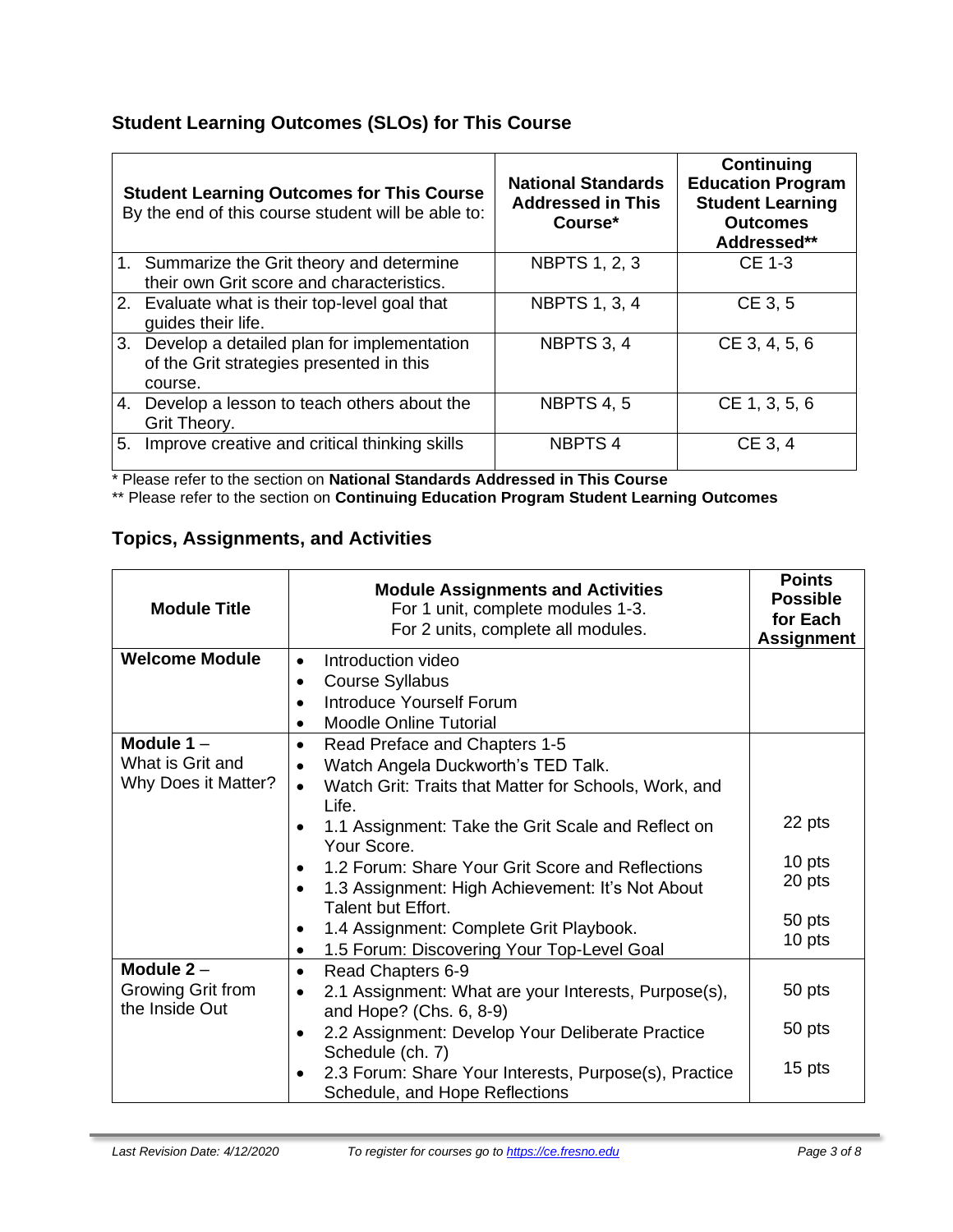| <b>Module Title</b>                                                                | <b>Module Assignments and Activities</b><br>For 1 unit, complete modules 1-3.<br>For 2 units, complete all modules.                                                                                                                                                                                                             | <b>Points</b><br><b>Possible</b><br>for Each<br><b>Assignment</b> |
|------------------------------------------------------------------------------------|---------------------------------------------------------------------------------------------------------------------------------------------------------------------------------------------------------------------------------------------------------------------------------------------------------------------------------|-------------------------------------------------------------------|
| Module $3 -$<br>Growing Grit from<br>the Outside In                                | Read Chapters 10-13<br>$\bullet$<br>3.1 Assignment: What Kind of Parent and/or Teacher<br>Are You? (Ch. 10)<br>3.2 Assignment: Develop the Hard Thing Rule (Ch. 11)<br>3.3 Forum: Share your Hard Thing Rule<br>3.4 Assignment: Developing A Culture of Grit (Ch. 12)<br>3.5 Forum: My Plan to Implement What I have<br>Learned | 20 pts<br>45 pts<br>10 pts<br>50 pts<br>15 pts                    |
| Module $4-$<br>Applying what I have<br>learned (for those<br>earning 2 units only) | 4.1 Grit Lesson Plan and Reflection<br>$\bullet$<br>4.2 Semester Action Plan<br>$\bullet$<br>4.3 Choice Assignments<br>$\bullet$<br>4.4 Share Your Final Thoughts                                                                                                                                                               | 50 pts<br>10 pts<br>$100$ pts<br>5 pts                            |
| Course Wrap-up-<br>Grading and<br>Evaluation                                       | <b>Final Reflection Forum</b><br>$\bullet$<br><b>Course Evaluation</b><br><b>Course Completion Checklist</b><br><b>Grade Request / Transcript Request</b><br><b>TOTAL POINTS for 1 UNIT</b><br><b>TOTAL POINTS for 2 UNITS</b>                                                                                                  | 367 points<br>532 points                                          |

## **Grading Policies, Rubrics, and Requirements for Assignments**

#### **Grading Policies**

- Assignments will be graded per criteria presented in the course rubrics.
- $A = 90-100\%$  and  $B = 80-89\%$ , (anything below 80% will not receive credit.)
- The discernment between an A or a B letter grade is at the discretion of the instructor based on the quality of work submitted (see course rubrics).
- Coursework falling below a B grade will be returned with further instructions.
- All assignments must be completed to receive a grade and are expected to reflect the quality that teacher-training institutions require of professional educators. If completed assignments do not meet this standard, students will be notified with further instructions from the instructor.

| Grade | Percentage | <b>Description</b> | <b>Rubric</b>                                                                                                                                                                        |
|-------|------------|--------------------|--------------------------------------------------------------------------------------------------------------------------------------------------------------------------------------|
| A     | 90-100%    | Excellent          | Meets all course / assignment requirements with<br>significant evidence of subject mastery and<br>demonstration of excellent graduate level professional<br>development scholarship. |
| B     | 80-89%     | Very Good          | Adequately meets criteria for all course/assignment<br>requirements - demonstrates subject competency with<br>very good graduate level professional development<br>scholarship.      |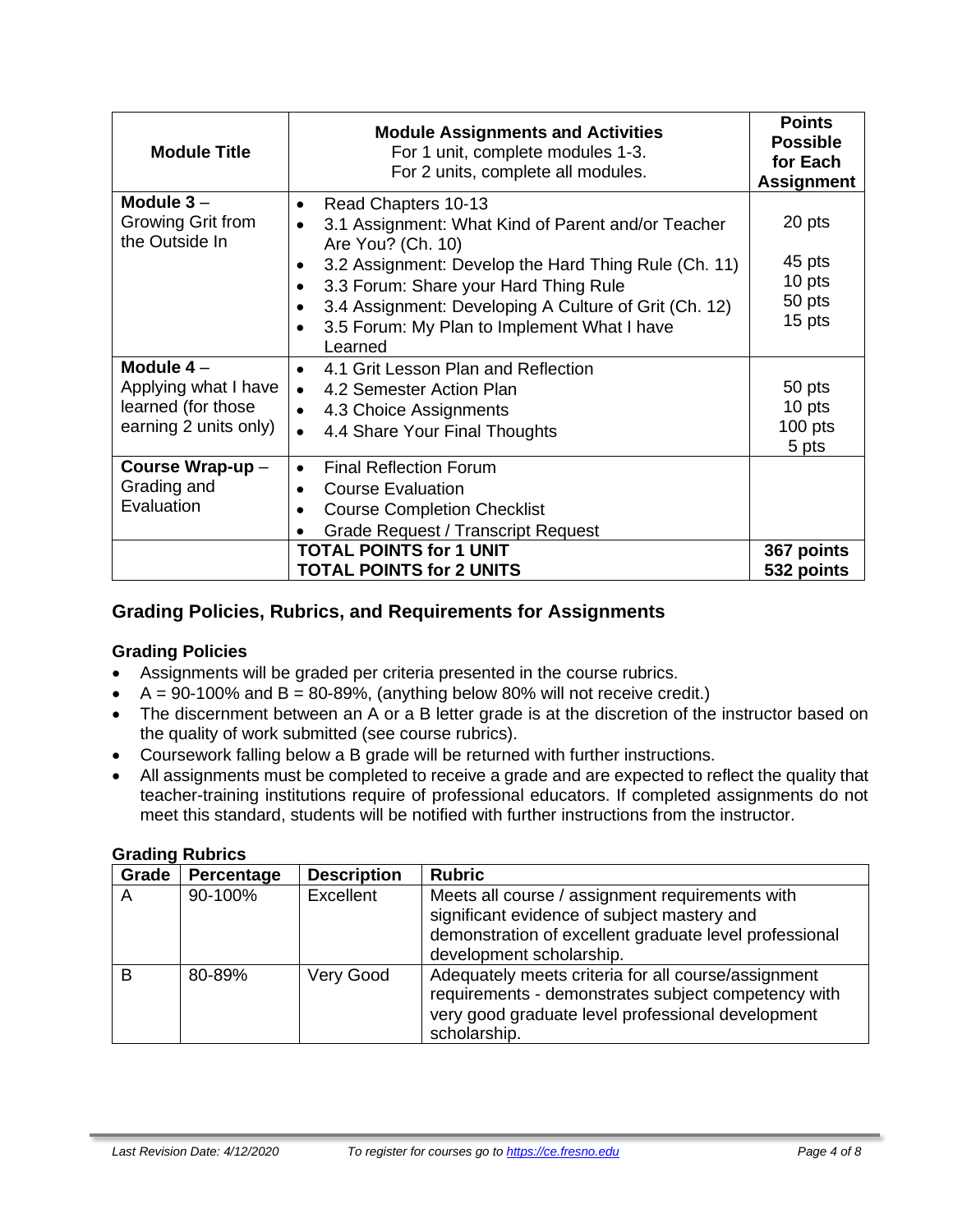| <b>NC</b> | Below 80% | Unacceptable   Does not meet the minimum criteria for all |
|-----------|-----------|-----------------------------------------------------------|
|           |           | course/assignment requirements and demonstrated           |
|           |           | little, if any, evidence of acceptable graduate level     |
|           |           | professional development scholarship.                     |

#### **Writing Requirements**

- **Superior:** Writing is clear, succinct, and reflects graduate level expectations. Clearly addresses all parts of the writing task. Maintains a consistent point of view and organizational structure. Include relevant facts, details, and explanations.
- **Standard:** Writing is acceptable with very few mistakes in grammar and spelling. Addresses most parts of the writing task. Maintains a mostly consistent point of view and organizational structure. Include mostly relevant facts, details, and explanations.
- **Sub-standard:** Writing contains noticeable mistakes in grammar and spelling. Does not address all parts of the writing task. Lacks a consistent point of view and organization structure. May include marginally relevant facts, details, and explanations.

#### **Lesson Plan Requirements**

- **Superior:** Instructional goals and objectives clearly stated. Instructional strategies appropriate for learning outcome(s). Method for assessing student learning and evaluating instruction is clearly delineated and authentic. All materials necessary for student and teacher to complete lesson clearly listed.
- **Standard:** Instructional goals and objectives are stated but are not easy to understand. Some instructional strategies are appropriate for learning outcome(s). Method for assessing student learning and evaluating instruction is present. Most materials necessary for student and teacher to complete lesson are listed.
- **Sub-standard:** Instructional goals and objectives are not stated. Learners cannot tell what is expected of them. Instructional strategies are missing or strategies used are inappropriate. Method for assessing student learning and evaluating instruction is missing. Materials necessary for student and teacher to complete lesson are missing.

#### **Discussion Forum Requirements**

- **Superior:** Response was at least 1 page (3 fully developed paragraphs) in length. Thoroughly answered all the posed questions, followed all the assignment directions, proper grammar and no spelling errors. Language is clear, concise, and easy to understand. Uses terminology appropriately and is logically organized.
- **Standard:** Response was  $\frac{1}{2}$  to 1 page in length (2-3 fully developed paragraphs). Answered all the questions but did not provide an in-depth analysis, followed most of the assignment directions, proper grammar and no spelling errors. Language is comprehensible, but there a few passages that are difficult to understand. The organization is generally good.
- **Sub-standard:** Response was less than ½ page in length (1 paragraph). Did not answer all the required questions and/or statements or responses were superficial, vague, or unclear, did not follow the assignment directions, many grammar and spelling errors. Is adequately written, but may use some terms incorrectly; may need to be read two or more times to be understood.

#### **Instructor/Student Contact Information**

Throughout the course participants will be communicating with the instructor and their classmates on a regular basis using asynchronous discussion forums. A virtual office is utilized for class questions and students are provided with instructor contact information in the event they want to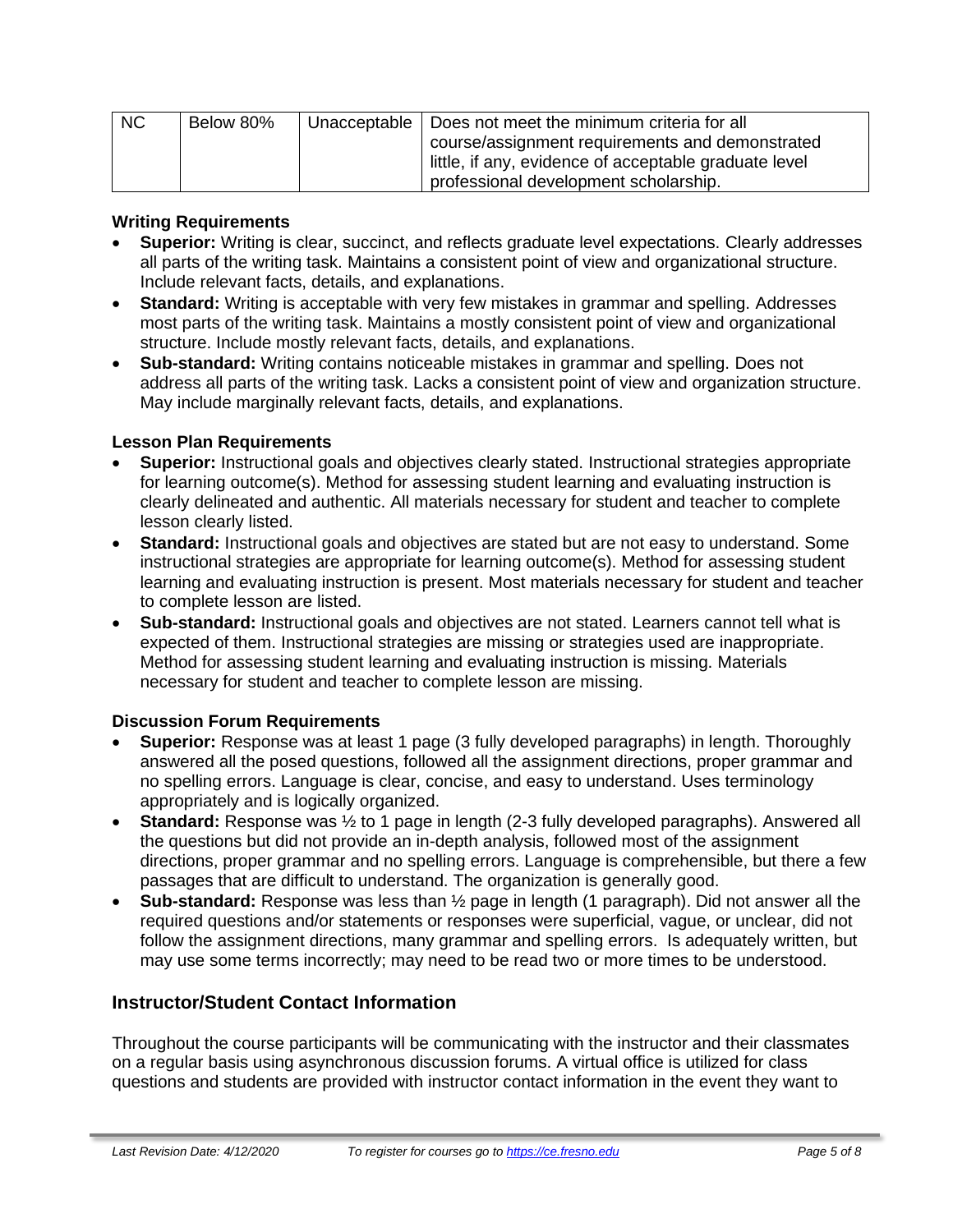make email or phone contact. In addition, students are encouraged to email or phone the instructor at any time. Students will also receive feedback on the required assignments as they are submitted.

## **Discussion Forums**

Participation is an important expectation of this course and all online courses. Online discussions promote reflection and analysis while allowing students to appreciate and evaluate positions that others express. While students may not be engaging with the same students throughout this course they will be expected to offer comments, questions, and replies to the discussion question whenever possible. The faculty role in the discussion forum is that of an observer and facilitator.

## **Coursework Hours**

Based on the Carnegie Unit standard, a unit of graduate credit measures academic credit based on the number of hours the student is engaged in learning. This includes all time spent on the course: reading the textbook, watching videos, listening to audio lessons, researching topics, writing papers, creating projects, developing lesson plans, posting to discussion boards, etc. Coursework offered for FPU Continuing Education graduate credit adheres to 45 hours per semester unit for the 900-level courses. Therefore, a student will spend approximately 90 hours on a typical 2-unit course or 135 hours on a typical 3-unit course.

## **Services for Students with Disabilities**

Students with disabilities are eligible for reasonable accommodations in their academic work in all classes. In order to receive assistance, the student with a disability must provide the Academic Support Center with documentation, which describes the specific disability. The documentation must be from a qualified professional in the area of the disability (i.e. psychologist, physician or educational diagnostician). Students with disabilities should contact the Academic Support Center to discuss academic and other needs as soon as they are diagnosed with a disability. Once documentation is on file, arrangements for reasonable accommodations can be made. For more information and for downloadable forms, please go to [https://www.fresno.edu/students/academic](https://www.fresno.edu/students/academic-support/services-students-disabilities)[support/services-students-disabilities.](https://www.fresno.edu/students/academic-support/services-students-disabilities)

## **Plagiarism and Academic Honesty**

All people participating in the educational process at Fresno Pacific University are expected to pursue honesty and integrity in all aspects of their academic work. Academic dishonesty, including plagiarism, will be handled per the procedures set forth in the Fresno Pacific University Catalogue <https://www.fresno.edu/students/registrars-office/academic-catalogs>

## **Technology Requirements**

To successfully complete the course requirements, course participants will need Internet access, can send and receive email, know how to manage simple files in a word processing program, and have a basic understanding of the Internet. Please remember that the instructor is not able to offer technical support. If you need technical support, please contact your Internet Service Provider.

**Moodle:** This course will be delivered totally online. Moodle is a learning management system that provides students access to online resources, documents, graded assignments, quizzes, discussion forums, etc. Moodle is easy to learn and has a friendly user interface. To learn more about Moodle,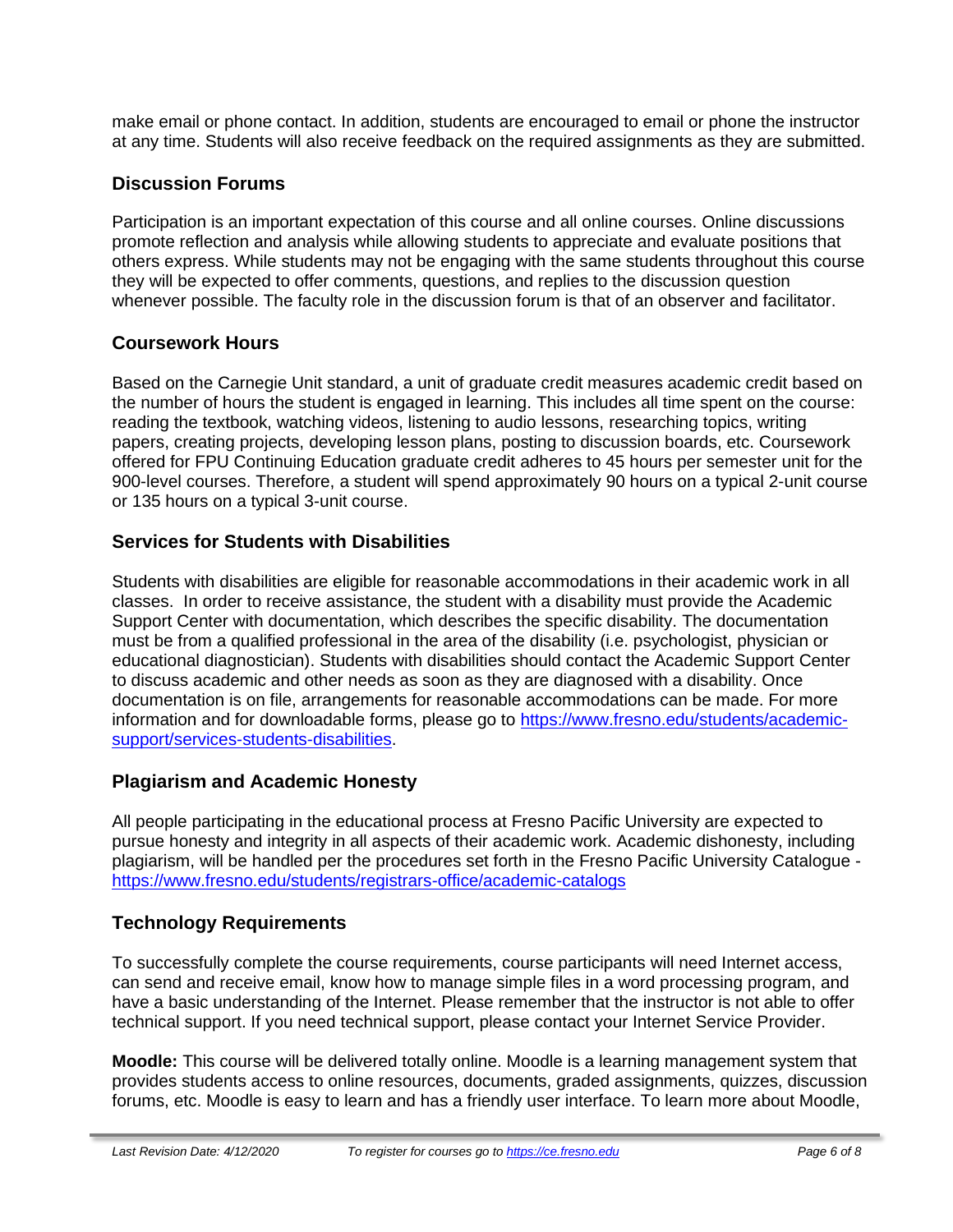go to [https://docs.moodle.org/33/en/Student\\_FAQ.](https://docs.moodle.org/33/en/Student_FAQ) There are also some student tutorials on the Center for Online Learning website at Fresno Pacific University - [https://col.fresno.edu/student.](https://col.fresno.edu/student)

**Moodle Site Login and Passwords:** Students will need to have internet access to log onto [https://ce-connect.fresno.edu.](https://ce-connect.fresno.edu/) The username and password numbers for Moodle access will be sent to you by the university using the email address you submitted at the time of registration. The instructor will then contact you with a welcome communication. If you need help with your username and password recovery, please contact the Continuing Education office at (800) 372- 5505 or (559) 453-2000 during regular office hours - Mon-Fri 8:00 am to 5:00 pm. or email them at [prof.dev@fresno.edu.](mailto:prof.dev@fresno.edu)

**Getting Help with Moodle:** If you need help with Moodle, please contact the Center for Online Learning (COL), by telephone or the website. Help by phone (559) 453-3460 is available Mon-Thurs 8:00 am to 8:00 pm and on Fridays from 8:00 am to 5:00 pm, or by filling out a "Request Services" form at [https://col.fresno.edu/contact/request-services.](https://col.fresno.edu/contact/request-services) Please identify that you are with the "School = Continuing Education".

## **Final Course Grade and Transcripts**

When all work for the course has been completed, students will need to logon to the Continuing Education website [\(https://ce.fresno.edu/my-account\)](https://ce.fresno.edu/my-account) and "Request Final Grade". Once the instructor receives the requests and submits the grade online, students may log back in to view their Final Grade Report or order transcripts online. Please allow at least two weeks for the final grade to be posted. For more information, see the Continuing Education Policies and Procedures at [https://ce.fresno.edu/ce-policies-and-procedures.](https://ce.fresno.edu/ce-policies-and-procedures)

## **University Policies and Procedures**

Students are responsible for becoming familiar with the information presented in the Academic Catalog and for knowing and observing all policies and procedures related to their participation in the university community. A summary of university policies may be found on the university website at [https://www.fresno.edu/students/registrars-office/academic-catalogs.](https://www.fresno.edu/students/registrars-office/academic-catalogs)

## **Fresno Pacific University Student Learning Outcomes**

**Student Learning Outcomes Oral Communication:** Students will *exhibit* clear, engaging, and confident oral communication – in both individual and group settings – and will critically *evaluate*  content and delivery components.

**Written Communication:** Students will *demonstrate* proficient written communication by *articulating* a clear focus, *synthesizing* arguments, and utilizing standard formats in order to *inform* and *persuade* others.

**Content Knowledge:** Students will *demonstrate* comprehension of content-specific knowledge and the ability to apply it in theoretical, personal, professional, or societal contexts.

**Reflection**: Students will *reflect* on their personal and professional growth and *provide evidence*  of how such reflection is utilized to manage personal and vocational improvement.

**Critical Thinking:** Students will *apply* critical thinking competencies by *generating* probing questions, *recognizing* underlying assumptions, *interpreting* and *evaluating* relevant information, and *applying* their understandings to new situations.